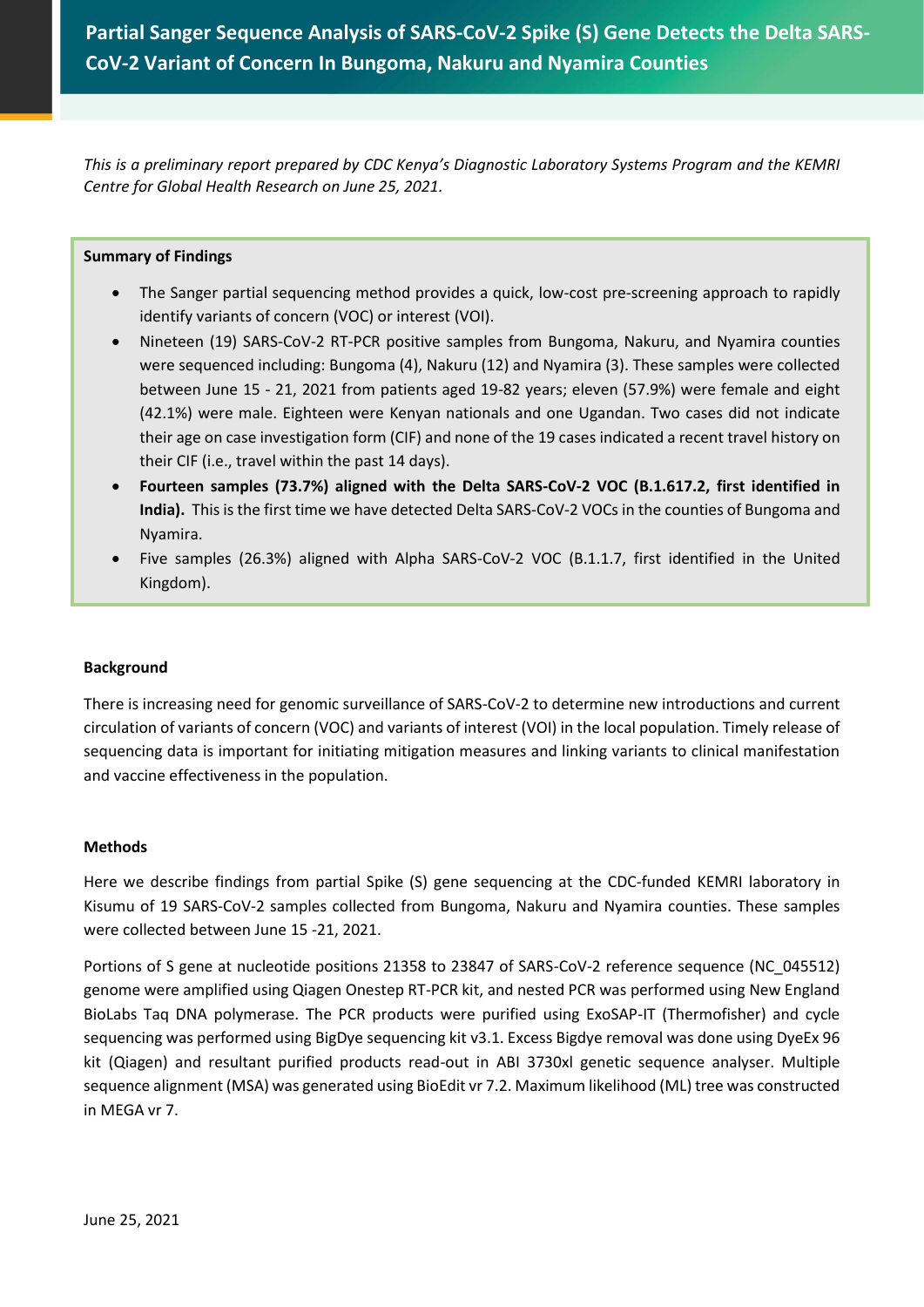## **Results - Sequence and Phylogenetic Analysis**

Fourteen samples (73.7%) that aligned with the sub-lineage B.1.617.2 (Delta SARS-CoV-2), contained amino acid changes at L452R, T478K and D614G. All the samples in this sub-lineage also had amino acid changes at G142D and deletions at amino acid positions 156 and 157.

Five samples (26.3%) that aligned with B.1.1.7 (Alpha SARS-CoV-2), contained amino acid changes F490S, N501Y, A570D, D614G and amino acid deletions at 69/70 and 144. Two samples (40%) contained amino acid changes D138H.

Information including age, gender, county, testing facility and cluster are shown in the table below.

## **Conclusions**

- This report provides preliminary sequencing results identifying the Delta VOC (B.1.617.2, first identified in India) in Bungoma and Nyamira for the first time. These findings may inform public health action in these counties.
- Using Sanger partial sequencing of the SARS-CoV-2 S gene, 14 cases (73.7%) of specimens submitted for sequencing were identified as the Delta VOC (B.1.617.2) in Bungoma, Nakuru and Nyamira counties from samples collected between June 14 - 21, 2021.
- We also detected Alpha VOC (B.1.1.7) from five cases (26.3%) in Bungoma (2) and Nakuru (3) counties.
- The cases ranged from 19-82 years old and eleven (57.9%) were female. Two cases did not include their age on the CIF.
- Although one case of the Delta VOC was detected in a foreign national, none of the cases indicated a history of travel reported on their CIF within the last 14 days prior to collection of specimens.
- All results from this report require further confirmation with whole genome sequencing to confirm the lineages identified by partial sequencing.

## **Acknowledgement**

We would like to thank KEMRI-CGHR DLSP staff for generating these sequences and CDC Kenya's Division of Global Health Protection for technical and financial support for this activity.